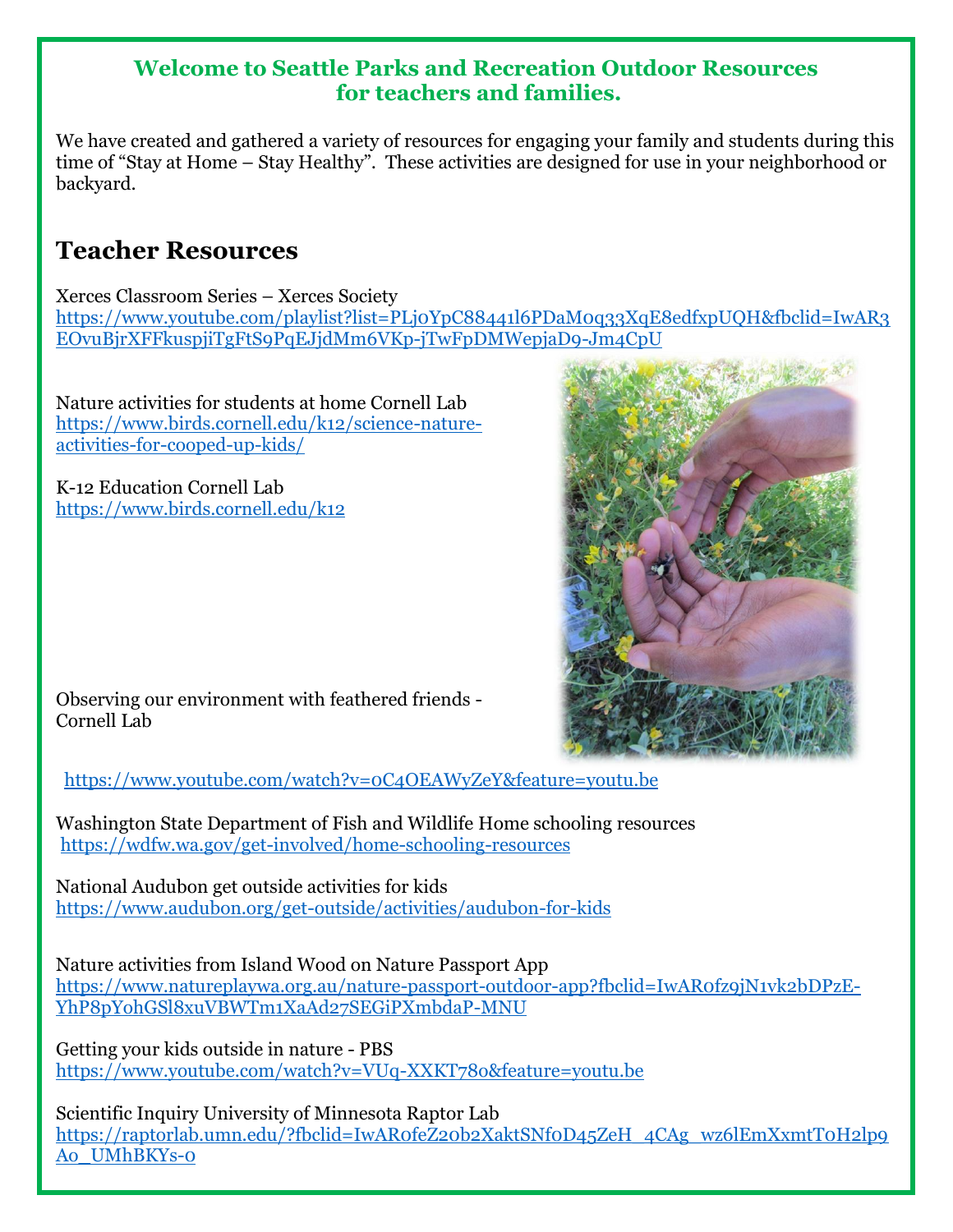Easy activity sheets and lesson plans from Center for Alaskan Coastal Studies (like Beach Bingo, Forest Habitat Scavenger Hunt, Sound Map, etc.)

[https://www.akcoastalstudies.org/education-programs/education-resources/160-uncategorised/171](https://www.akcoastalstudies.org/education-programs/education-resources/160-uncategorised/171-at-home-learning.html?fbclid=IwAR3bqH6cg8mPl1_IhJYnwQddB0iUCF0EDVU9uMuraNFZaH4Gm87Z8pagcBA) [at-home-](https://www.akcoastalstudies.org/education-programs/education-resources/160-uncategorised/171-at-home-learning.html?fbclid=IwAR3bqH6cg8mPl1_IhJYnwQddB0iUCF0EDVU9uMuraNFZaH4Gm87Z8pagcBA)

[learning.html?fbclid=IwAR3bqH6cg8mPl1\\_IhJYnwQddB0iUCF0EDVU9uMuraNFZaH4Gm87Z8pag](https://www.akcoastalstudies.org/education-programs/education-resources/160-uncategorised/171-at-home-learning.html?fbclid=IwAR3bqH6cg8mPl1_IhJYnwQddB0iUCF0EDVU9uMuraNFZaH4Gm87Z8pagcBA) [cBA](https://www.akcoastalstudies.org/education-programs/education-resources/160-uncategorised/171-at-home-learning.html?fbclid=IwAR3bqH6cg8mPl1_IhJYnwQddB0iUCF0EDVU9uMuraNFZaH4Gm87Z8pagcBA)

Nature Nuggets – short video series produced by The Ecology School. This one is on nature observation: <https://www.youtube.com/watch?v=VMzi4MfUgX4>

Pueblo based education – Indian Pueblo Cultural Center [https://www.indianpueblo.org/learn/teachers/?utm\\_source=Indian+Pueblo+Cultural+Center+E-](https://www.indianpueblo.org/learn/teachers/?utm_source=Indian+Pueblo+Cultural+Center+E-Newsletter&utm_campaign=1146e8ec1a-donate_iw_2020&utm_medium=email&utm_term=0_5dc8ef2bed-1146e8ec1a-712106597&mc_cid=1146e8ec1a&mc_eid=4fae46b791)[Newsletter&utm\\_campaign=1146e8ec1a](https://www.indianpueblo.org/learn/teachers/?utm_source=Indian+Pueblo+Cultural+Center+E-Newsletter&utm_campaign=1146e8ec1a-donate_iw_2020&utm_medium=email&utm_term=0_5dc8ef2bed-1146e8ec1a-712106597&mc_cid=1146e8ec1a&mc_eid=4fae46b791)[donate\\_iw\\_2020&utm\\_medium=email&utm\\_term=0\\_5dc8ef2bed-1146e8ec1a-](https://www.indianpueblo.org/learn/teachers/?utm_source=Indian+Pueblo+Cultural+Center+E-Newsletter&utm_campaign=1146e8ec1a-donate_iw_2020&utm_medium=email&utm_term=0_5dc8ef2bed-1146e8ec1a-712106597&mc_cid=1146e8ec1a&mc_eid=4fae46b791)[712106597&mc\\_cid=1146e8ec1a&mc\\_eid=4fae46b791](https://www.indianpueblo.org/learn/teachers/?utm_source=Indian+Pueblo+Cultural+Center+E-Newsletter&utm_campaign=1146e8ec1a-donate_iw_2020&utm_medium=email&utm_term=0_5dc8ef2bed-1146e8ec1a-712106597&mc_cid=1146e8ec1a&mc_eid=4fae46b791)

## **Family Resources**

Exercise and Gardening from Seattle Parks and Recreation <https://www.youtube.com/user/SeattleParksAndRec>

Grow Greens inside! With Seattle Naturalist Lan Lum [https://drive.google.com/file/d/1A8rylQ3mo6uzZLXnWrCd74sne8wHOf4a/view\)](https://drive.google.com/file/d/1A8rylQ3mo6uzZLXnWrCd74sne8wHOf4a/view)

City Nature Challenge 2020 <https://www.inaturalist.org/projects/city-nature-challenge-2020-seattle-tacoma-metropolitan-area>

# **Can't get outside? Bring the outside in!**

### **National Wildlife Federation**

Through the end of June, the **[Ranger Rick](https://us.e-activist.com/ea-action/enclick?ea.url.id=428215&clid=10033&ea.campaigner.email=%2B2g0CNA5UNeoDowXZygH5fsbMubIcdXI&ea.campaigner.id=pK%2B1rPKF2T6ZkArzVWMSmA==&ea_broadcast_target_id=0)  [website free to all visitors](https://us.e-activist.com/ea-action/enclick?ea.url.id=428215&clid=10033&ea.campaigner.email=%2B2g0CNA5UNeoDowXZygH5fsbMubIcdXI&ea.campaigner.id=pK%2B1rPKF2T6ZkArzVWMSmA==&ea_broadcast_target_id=0)**. We have also made the current **[digital editions of](https://us.e-activist.com/ea-action/enclick?ea.url.id=428216&clid=10033&ea.campaigner.email=%2B2g0CNA5UNeoDowXZygH5fsbMubIcdXI&ea.campaigner.id=pK%2B1rPKF2T6ZkArzVWMSmA==&ea_broadcast_target_id=0)  [Ranger Rick magazines free to the](https://us.e-activist.com/ea-action/enclick?ea.url.id=428216&clid=10033&ea.campaigner.email=%2B2g0CNA5UNeoDowXZygH5fsbMubIcdXI&ea.campaigner.id=pK%2B1rPKF2T6ZkArzVWMSmA==&ea_broadcast_target_id=0)  [public for the next few months](https://us.e-activist.com/ea-action/enclick?ea.url.id=428216&clid=10033&ea.campaigner.email=%2B2g0CNA5UNeoDowXZygH5fsbMubIcdXI&ea.campaigner.id=pK%2B1rPKF2T6ZkArzVWMSmA==&ea_broadcast_target_id=0)**.

Safely explore 50 powerful wildlife photographs from around the world! **[Discover the National Wildlife](https://us.e-activist.com/ea-action/enclick?ea.url.id=428217&clid=10033&ea.campaigner.email=%2B2g0CNA5UNeoDowXZygH5fsbMubIcdXI&ea.campaigner.id=pK%2B1rPKF2T6ZkArzVWMSmA==&ea_broadcast_target_id=0)  [Federation's "Nature's Witness"](https://us.e-activist.com/ea-action/enclick?ea.url.id=428217&clid=10033&ea.campaigner.email=%2B2g0CNA5UNeoDowXZygH5fsbMubIcdXI&ea.campaigner.id=pK%2B1rPKF2T6ZkArzVWMSmA==&ea_broadcast_target_id=0)  [Virtual Photo Exhibit and download](https://us.e-activist.com/ea-action/enclick?ea.url.id=428217&clid=10033&ea.campaigner.email=%2B2g0CNA5UNeoDowXZygH5fsbMubIcdXI&ea.campaigner.id=pK%2B1rPKF2T6ZkArzVWMSmA==&ea_broadcast_target_id=0)  [free educational activity guides](https://us.e-activist.com/ea-action/enclick?ea.url.id=428217&clid=10033&ea.campaigner.email=%2B2g0CNA5UNeoDowXZygH5fsbMubIcdXI&ea.campaigner.id=pK%2B1rPKF2T6ZkArzVWMSmA==&ea_broadcast_target_id=0)**